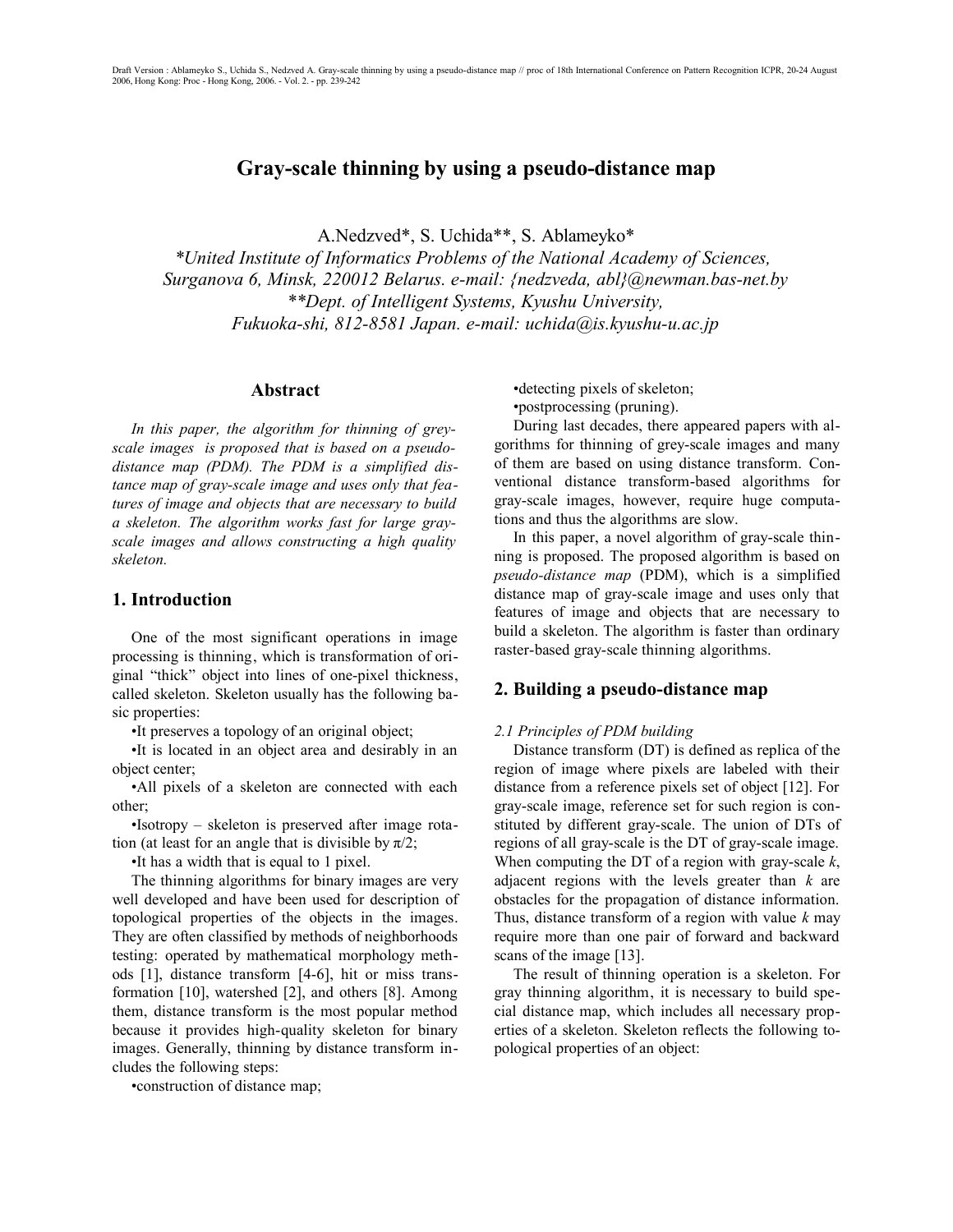Draft Version : Ablameyko S., Uchida S., Nedzved A. Gray-scale thinning by using a pseudo-distance map // proc of 18th International Conference on Pattern Recognition ICPR, 20-24 August 2006, Hong Kong: Proc - Hong Kong, 2006. - Vol. 2. - pp. 239-242

•Skeleton must cross pixels of local maximum. These pixels have no neighbors with greater grayscale in their neighborhood.

•Skeleton must cross node pixels. These pixels connect more then three neighbors with higher value by a sole way.

•Skeleton must finish at the end pixels. These pixels have only one pixel with greater or equal value.

•Skeleton should not cross pixels of local minimum. These pixels have no pixel with lower level.

Let us build a PDM that preserves all these properties and can be built in a more effective and easier way.

For construction of a PDM, a gray-scale image is described as a collection of binary layers where every lower layer includes pixels from a higher layer [7]. Distance map of one binary layer is constructed by increasing pixels depth for reflecting distance properties of pixels. Mostly gray-scale image has 256 levels. In this way, if every binary layer is raised to 256 levels (with zero level), then we will have enough depth of gray value for construction of a distance map for every binary layer (fig. 1).



**Fig. 1 Profile (L – pixels value, x – pixels coordinate ) of a) gray values in an original gray-scale image b) gray values multiplied by 256, and c) a pseudo-distance map.** 

On the base of obtained image with increased pixels value, distance map is built for every layer. The set of PDMs of all binary layers results to a pseudodistance map with topological properties. In the result, we have a set of 256 image layers with 256 gray values for each layer.

#### *2.2 PDM building algorithm*

The PDM building algorithm contains two-scans.

#### **Fig 2. Chamfer metrics mask.**

The first scan is realized in the direction from top to bottom and from left to right. For constructing PDM in this direction, every pixel is changed by the following condition:

$$
p = \begin{cases} (p_i + f_i), & \text{if } (p_i + f_i < p) \text{ and } (p_i + f_i \ge L(p)), \text{ } i = 0, \dots, n \\ L(p), & \text{if } (p_i + f_i < L(p)), \text{ } i = 0, \dots, n \\ p, & \text{another } case \end{cases}
$$

where:

*p* - is a pixel value,

 $L(p)$  – level of binary layer in image,

 $p_i$  – value of pixels from a neighborhood,

 $f_i$  – value of corresponding point from mask-table for Chamfer metrics (fig. 2),

 $i$  – index of element in mask-table,

*n* - number of elements in mask-table.

The Chamfer metrics is employed above for the best compromise between computational complexity and quality.

The second scan is realized by the similar condition with direction from bottom to top and from right to left and it finalizes constructing PDM. This results to a pseudo-distance map with basic topological properties of an image (fig. 3). In this case, PDM corresponds to sets of layers of distance maps. Every layer starts from value, which multiples by 256. In the result, pixel value of PDM includes properties of grayvalue and distance.





| 0            |  |  |  |     |     |  |  |
|--------------|--|--|--|-----|-----|--|--|
| 0            |  |  |  |     |     |  |  |
|              |  |  |  | 256 | 256 |  |  |
|              |  |  |  | 256 | 256 |  |  |
|              |  |  |  | 256 | 256 |  |  |
|              |  |  |  | 256 | 256 |  |  |
|              |  |  |  |     |     |  |  |
| 0            |  |  |  |     |     |  |  |
| $\mathbf{b}$ |  |  |  |     |     |  |  |

**Fig. 3 Stages of pseudo-distance map construction a) A gray-scale image multiplied by 256, and b) its pseudo-distance map.**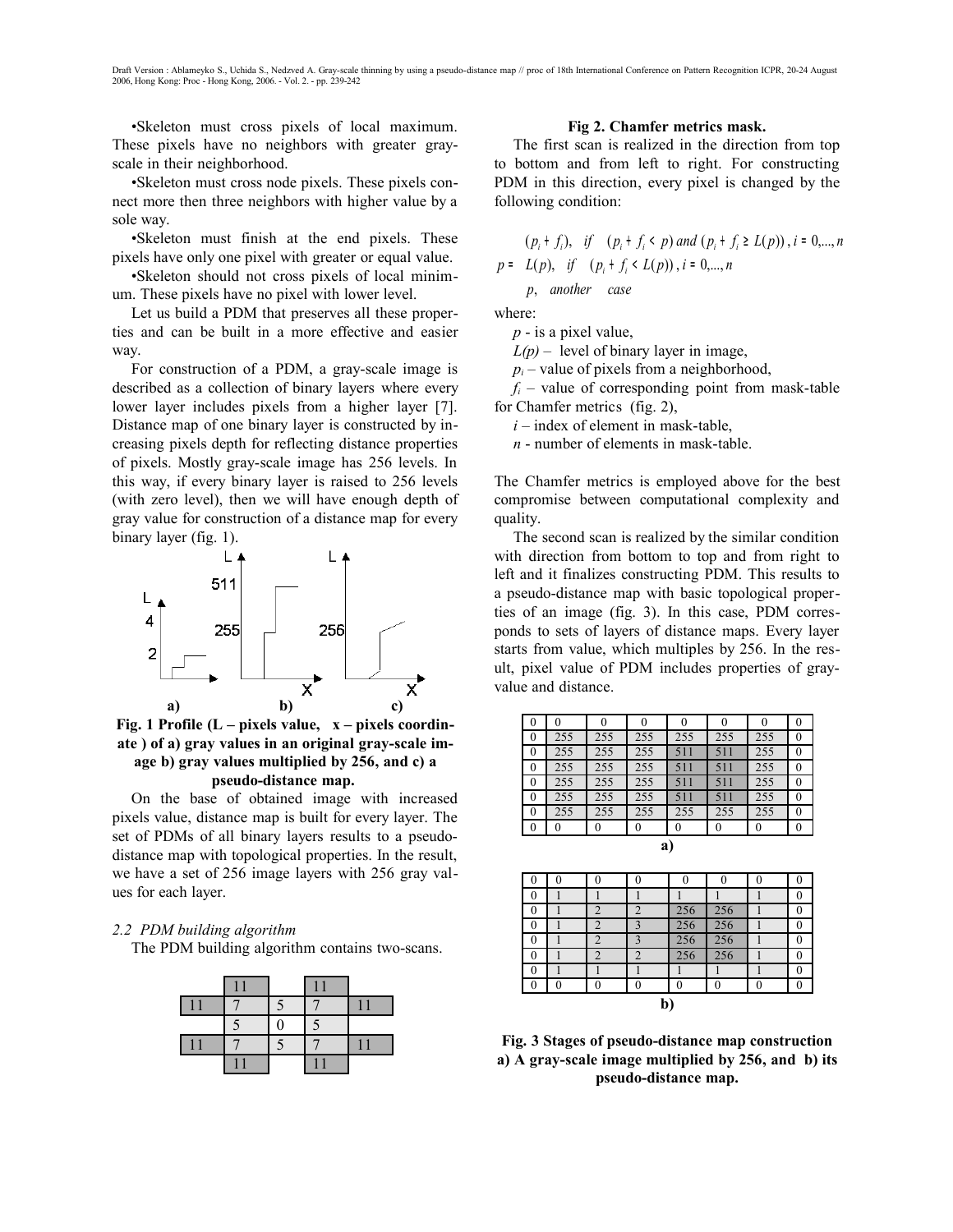Example of pseudo-distance map is shown in fig.4.

## **3. Detection of skeleton**

The proposed pseudo-distance map allows to use binary-like thinning algorithm. Metrics of this algorithm has to be equal to metrics from PDM building.





**b)**

**Fig. 4. An original gray-scale surface (a) and its pseudo-distance map (b)**

The algorithm for detection of skeleton pixels consists of two parts:

1) Detection of feature pixels (topological properties):

- a) end pixels;
- b) saddle pixels;
- c) duplex of saddle pixels;
- d) local maximum.

2) Determination of remaining elements of a skeleton.

Method of determination of these properties is described in Table 1.

All pixels with previous topological properties are marked as a maximal level on the pseudo distance map. They are starting pixels for growing skeleton. After detecting starting pixels, function for finding of maximum is recursively executed in neighborhood of a

pixel. This function ignores starting pixels. In a result of this operation, found maximum is marked as next starting pixels. The skeleton grows until it does not reach other starting pixels or detects maximum. The obtained gray-scale skeleton is shown in fig.5.



**Fig.5. Gray-scale skeleton**

Table 1. Conditions to detect feature pixels

| End pixels $(p)$ :   | $\Sigma(p_i \geq p) > 0$                                                                      |  |  |  |  |
|----------------------|-----------------------------------------------------------------------------------------------|--|--|--|--|
| Saddle pixels        | $(c_4 \text{ and } c_0 \text{ and not } c_2 \text{ and not } c_6)$                            |  |  |  |  |
|                      | or                                                                                            |  |  |  |  |
|                      | (not $c_4$ and not $c_0$ and $c_2$ and $c_6$ )                                                |  |  |  |  |
|                      | or                                                                                            |  |  |  |  |
|                      | $(c1$ and $c5$ and not $(c2$ and $c3$ and $c4$ ) and not                                      |  |  |  |  |
|                      | $(c_0 \text{ and } c_7 \text{ and } c_6)$                                                     |  |  |  |  |
|                      | or                                                                                            |  |  |  |  |
|                      | $(c_3 \text{ and } c_7 \text{ and not } (c_2 \text{ and } c_1 \text{ and } c_0)$ and not      |  |  |  |  |
|                      | $(c_4 \text{ and } c_5 \text{ and } c_6)$                                                     |  |  |  |  |
| of<br>Duplex         | $(c_5 \text{ and } n_1=p \text{ and } \text{ not } c_0 \text{ and } \text{ not } c_2)$ and    |  |  |  |  |
| saddle pixels        | (FindMax(1) > 0                                                                               |  |  |  |  |
| (two pixels $p$      | $(c_1 \text{ and } n_5=p \text{ and not } c_6 \text{ and not } c_4)$ and                      |  |  |  |  |
| and $p_i$ , when $i$ | (FindMax(5) > 0                                                                               |  |  |  |  |
| $neighbour, \vert$   | $(c_3 \text{ and } n_7=p \text{ and } \text{ not } c_0 \text{ and } \text{ not } c_6)$<br>and |  |  |  |  |
| that is tested       | (FindMax(7) > 0                                                                               |  |  |  |  |
| by FindMax           | $(c_7 \text{ and } n_3=p \text{ and not } c_2 \text{ and not } c_4)$ and                      |  |  |  |  |
| function)            | (FindMax(3) > 0                                                                               |  |  |  |  |
|                      | $(c_4 \text{ and } n_0=p \text{ and not } c_2 \text{ and not } c_6)$<br>and                   |  |  |  |  |
|                      | (FindMax(0) > 0                                                                               |  |  |  |  |
|                      | $(c_0 \text{ and } n_4=p \text{ and } \text{ not } c_2 \text{ and } \text{ not } c_6)$<br>and |  |  |  |  |
|                      | (FindMax(4) > 0                                                                               |  |  |  |  |
|                      | $(c_6 \text{ and } n_2=p \text{ and } \text{ not } c_4 \text{ and } \text{ not } c_0)$ and    |  |  |  |  |
|                      | (FindMax(2) > 0                                                                               |  |  |  |  |
|                      | $(c_2 \text{ and } n_6 = p \text{ and not } c_4 \text{ and not } c_0)$<br>and                 |  |  |  |  |
|                      | (FindMax(6) > 0                                                                               |  |  |  |  |
|                      |                                                                                               |  |  |  |  |
| Local<br>maxim-      | $\Sigma(p_i > p)=0$                                                                           |  |  |  |  |
| um                   |                                                                                               |  |  |  |  |

Where:

*р* – a current pixel,

 $p_i$  – neighbor,

 $c_i$  – condition ( $p_i$ > $p$ ),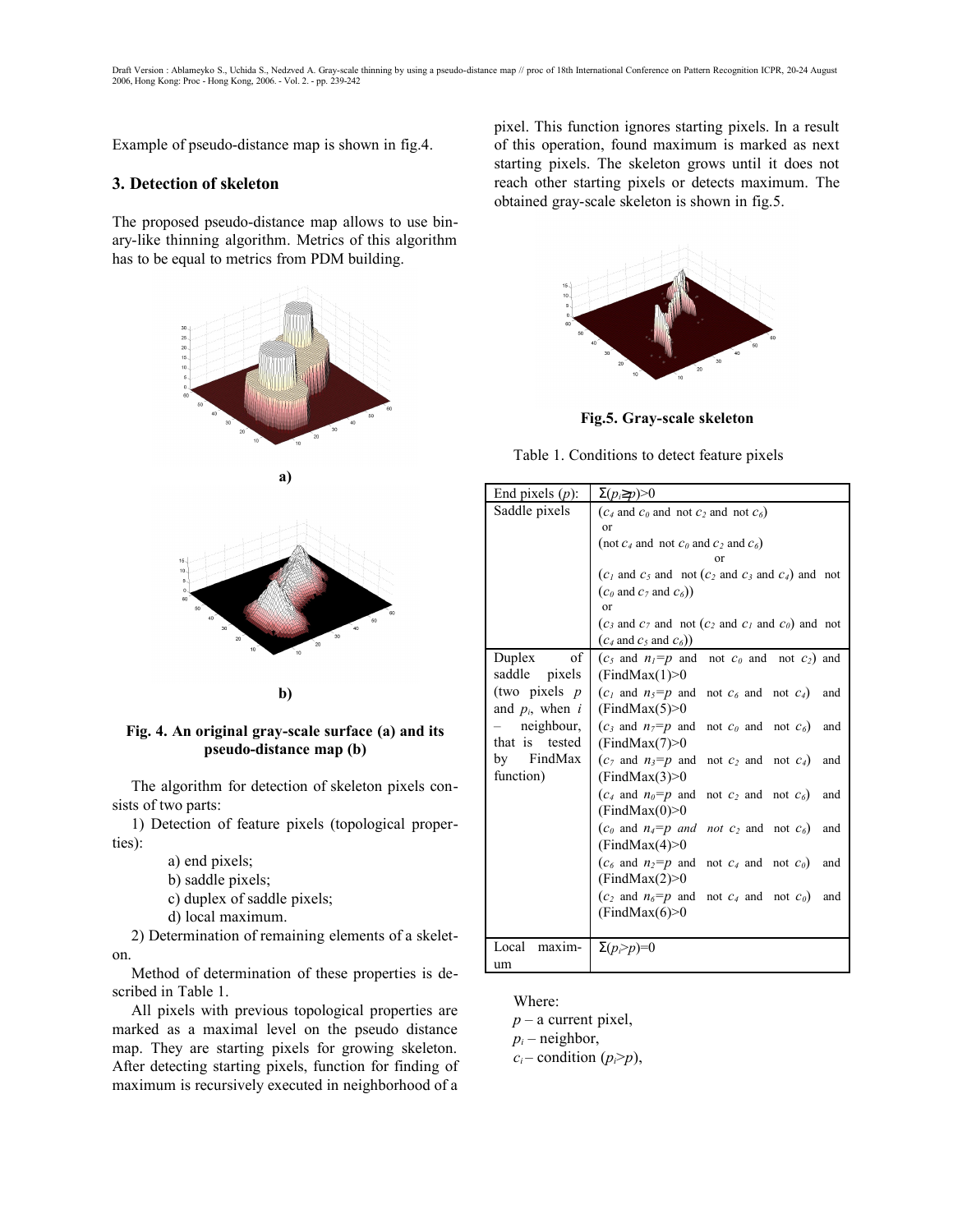and, or, not – logical operators: conjunction, disjunction, negation,

FindMax $(i)$  – function for count of pixels with greater level from neighborhood i:

FindMax(*i*) = 
$$
\sum_{j=0}^{n} \begin{cases} 1, & \text{if } (p_i < p_{i,j}) \\ 0, & \text{in otherwise} \end{cases}
$$

where  $p_{i,j}$  – neighbor of  $p_i$ .

## **4. Conclusion and discussion**

In this paper, the algorithm for thinning of gray-scale images has been proposed. It is based on building a pseudo-distance map and produces a high quality skeleton and is faster that ordinary raster-based algorithms.

The algorithm has been widely tested to thin biomedical vascular images. The fig. 6 shows result of thinning of biomedical image by our algorithm. As one can see, the algorithm correctly extracted all ridge pixels. There exist several open branches bounded by end and node pixels. However, they can be easily removed by pruning procedure [7].





**Fig. 6. Result of thinning: a) source image, b) Zhang-Suen method, c) algorithm by pseudodistance map, d) algorithm by pseudodistance map with prunning**

Table 2. Comparison of several thinning algorithms

| Time    | of Relative             | Number of |
|---------|-------------------------|-----------|
| process | time of pro- iterations |           |
| (ms)    | cess                    |           |

| al-<br>Our  | 51  | 0.08 |     |
|-------------|-----|------|-----|
| gorithm     |     |      |     |
| Zhang-      | 480 | 0.76 | 70  |
| Suen $[10]$ |     |      |     |
| Method [4]  | 630 |      | 120 |

From time-consumption point of view, the developed algorithm was compared with modified algorithm of Zhang-Suen [11] and raster thinning algorithm [7], on the image of vessels on computer with Celeron 1300 MHz. The processing time is shown in Table 2.

## **ACKNOWLEDGEMENT**

This work is partially supported by INTAS 04- 77-7067.

## **References**

[1] Abe, F. Mizutani, C. Wang, Thinning of Gray-Scale Images whith Combined Sequential and parallel Condition for Pixel Removal, IEEE Trans. On System, Man,and Cybernetics, vol.24, no. 2, February 1994.

[2] Marchadier, J., Arques, D., Michelin, S., Thinning grayscale well-composed images, Pattern Recognit. Lett., vol.25, no.5, April 2004, pp.581-90

[3] Weiss, J.M. Grayscale thinning and ridge detection, J. Comput. Inf. Syst., vol.44, no.1, Fall 2003, pp.107- 10

[4] Kai Qian, Siqi Cao, Bhattacharya, P., Gray image skeletonization with hollow preprocessing using distance transformation, Int. J. Pattern Recognit. Artif. Intell., vol.13, no.6, Sept. 1999, pp.881-92.

[5] Arcelli, C., Serino, L., Parallel reduction operators for grey-tone pictures, Int. J. Pattern Recognit. Artif. Intell., vol.14, no.3, May 2000, pp.281-96

[6] Arcelli, G. Ramella, Sketching a Gray-Tone Pattern out of its Distance Transform Pattern Recognition, vol.29, No 12, 1996, pp. 2033-2045.

[7] Nedzved, A.M., Ablameyko, S.V. Thinning of the gray-scale and color images by a sequential analysis of binary layers, Pattern Recognit. Image Anal., vol.10, no.2, April-June 2000,pp. 226-35

[8] Mersal, S.S., Darwish, A.M., A new parallel thinning algorithm for gray scale images, Proceedings of the IEEE-EURASIP Workshop on Nonlinear Signal and Image Processing (NSIP'99), 409-13 vol.1, 2 vol. xxiii+894, 1999

[9] L.Ji,J. Piper Fast Homotopy-Preserving Skeletons Using Mathematical Morphology, IEEE Trans. on Pattern Analysis and Mashine Intelligence .vol 14, No.6 June 1992,

[10] Dougherty E.R.. An Introduction to Morphological Image Processing. Washington USA:SPIE OPTICAL ENDINEERING PRESS. – 1992.

[11] Zhang TY and Suen CY, "A Fast Parallel Algorithm for ThinningDigital Patterns.", Comm. ACM, vol. 27, no. 3, 1984, pp 236-239